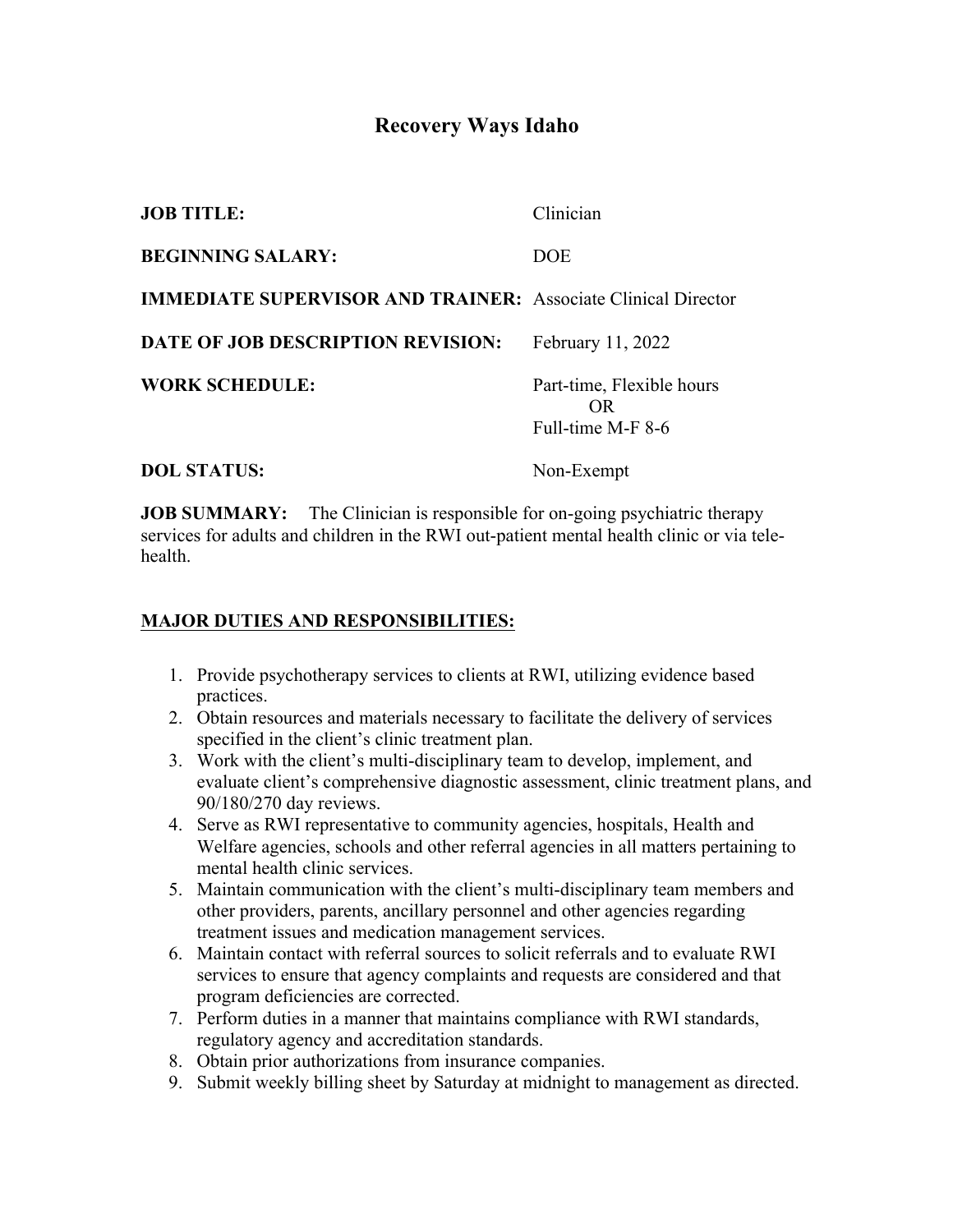- 10. Maintain documentation of services in the electronic medical record according to RWI policy, regulatory agency and accreditation standards.
- 11. Attend and actively participate in meetings as required, including but not limited to supervision meetings, staff meetings, clinician meetings.
- 12. Attend training sessions, workshops, and conferences on behalf of RWI and as required by RWI policy and regulatory agency and accreditation standards.
- 13. Maintain all required licenses, continuing education, and insurances as required by RWI policy, regulatory agency and accreditation standards.
- 14. Adhere to all RWI standards, policies, and procedures.
- 15. Other duties as assigned.

# **JOB QUALIFICATIONS:**

## **Education and Experience**

- § A Masters Degree in a qualified field from an accredited college or university.
- Valid license to practice in Idaho

## **Key Competencies**

- Strong verbal and written communication skills.
- § Ability to win the confidence and respect of people in general.
- § Ability to have a positive working relationship as a team member, with coworkers, supervisors, clients, and members of the community.
- Emotional maturity, good judgment, integrity, flexibility, patience, resourcefulness, ability to relate to people, self-confidence, and genuine liking for people.
- Ability to work flexible hours.
- Information management, organizing and planning skills, attention to detail, ability to take initiative.
- Reliability.
- Stress tolerance.

#### **Physical & Environmental Demands**

- Able to sit for  $1/3 2/3$  of time; stand up to  $1/3$  of time; walk short distances; use of hands and/or fingers to handle, or feel more than 2/3 of time. Light physical requirements exerting up to 10 pounds of force to lift items occasionally; able to tolerate inside environmental conditions and moderate noise level (ie. Business office and light traffic).
- Reasonable accommodations may be made to enable qualified individuals to perform the essential duties and responsibilities of the job for each of the categories listed above.

Must be able to successfully pass a criminal history and background check through the Department of Health and Welfare and be able to pass a pre-employment drug test.